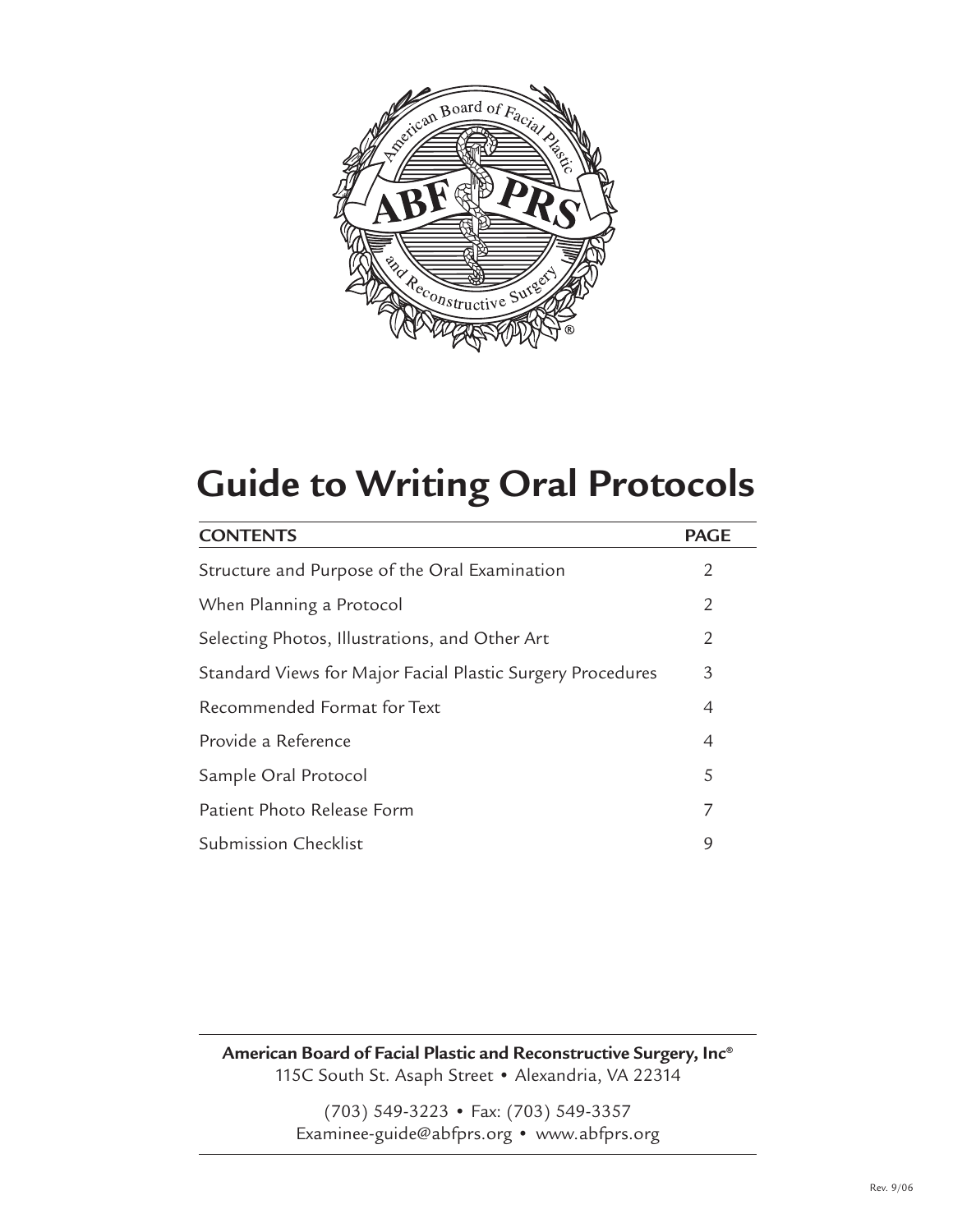## ■ **STRUCTURE AND PURPOSE OF THE ORAL EXAMINATION**

The ABFPRS oral examination consists of 12 patient cases or protocols, which are administered to examinees during three 50-minute sessions. Each session consists of four protocols.

The objective of the oral examination is to test the examinee's ability to diagnose, treat, and manage a particular problem in general, as well as in the specific patient case presented. The oral examination tests an examinee's ability to apply knowledge, not merely to recall it.

# ■**WHEN PLANNING A PROTOCOL**

Please remember that:

- protocols should adhere as closely as possible to the format recommended in this guide, to ensure that examiners administer a standardized examination.
- the ideal protocol takes 10-12 minutes to administer.
- the time allotted allows for no more than 8-10 questions.
- every question should be followed by the answers you would expect a knowledgeable examinee to give.
- questions and answers should not be centered around your personal technique, but rather be broad-based so that reasonable alternative approaches would be acceptable.
- the line of questioning should proceed from broad issues to more narrow management of the specific patient case illustrated.
- questions should test examinees' interpretive and problemsolving abilities, not their ability to recall facts.
- questions should explore examinees' diagnostic ability and ability to manage the patient problem through appropriate preoperative testing, acceptable treatment options, various intraoperative findings, and potential complications.
- only those cases for which you can provide high quality photographs and other art that clearly show the problems covered in your line of questioning should be considered.
- focus is important. Follow one patient case or compare and contrast two cases.

*IMPORTANT:* exam content must remain secure. If you use a patient case for an ABFPRS oral protocol, it is best NOT to use it for a presentation at an educational course or as the basis for a published article.

## ■ **SELECTING PHOTOS, ILLUSTRATIONS, AND OTHER ART**

- Choose a case for which you can provide high quality photographs.
- Provide color photos, if possible.
- Provide digital art (150 dpi), slides, or high quality prints (not Polaroids).
- Provide every view standard for the procedure.

#### *See Table 1: Standard Views for Major Facial Plastic Surgery Procedures.*

- Select views that lend themselves to sketching treatment plan (art is laminated for exam administration).
- Provide any CT scans, X-rays, other diagnostic information related to your line of questioning.
- Provide a signed patient release (see page 7).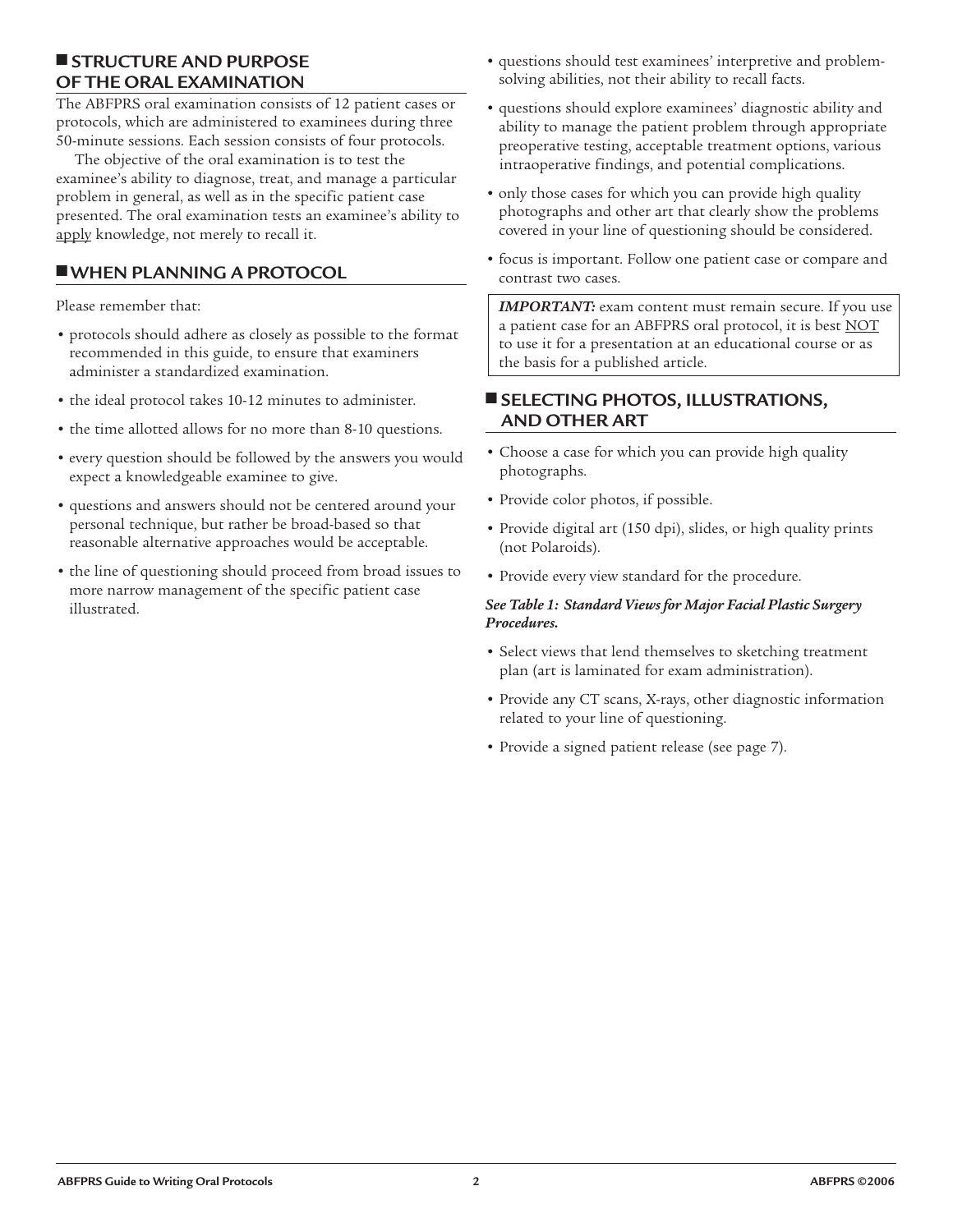# **Standard Views for Major Facial Plastic Surgery Procedures**

NOTE: Before and after photographs should highlight the surgical difference by keeping all other elements the same—background, clothes, hair style and makeup, distance of subject from camera, positioning of head, and light source. Two-point light is preferable to ring flash. For lateral views, position the Frankfort horizontal plane parallel to the floor.

| <b>PROCEDURE</b>                                                                                | <b>STANDARD VIEWS</b>                                                                                                                              |
|-------------------------------------------------------------------------------------------------|----------------------------------------------------------------------------------------------------------------------------------------------------|
| Blepharoplasty                                                                                  | 1. Full-face front<br>2. Front close-up, neutral gaze<br>3. Front close-up, upward gaze                                                            |
|                                                                                                 | 4. Oblique or lateral close-up, neutral gaze<br>5. Oblique or lateral close-up, upward gaze                                                        |
| <b>Browlift and Forehead Lift</b>                                                               | 1. Full-face front<br>2. Oblique close-up, from forehead with hairline to nasal tip<br>3. Front close-up, from forehead with hairline to nasal tip |
| <b>Chemical Peel</b>                                                                            | 1. Full-face front<br>2. Right and left oblique<br>3. Close-up of regional area                                                                    |
| Facelift                                                                                        | 1. Full-face front, neutral gaze<br>2. Full-face front, smiling<br>3. Lateral, neutral gaze<br>4. Lateral, smiling<br>5. Oblique                   |
| <b>Fracture Repairs</b>                                                                         | Same as facelift, plus x-rays (MRIs, CT scans, Panorexes, etc.)                                                                                    |
| Hair Replacement                                                                                | Same as browlift, plus crown view                                                                                                                  |
| Lip Augmentation                                                                                | 1. Full-face front<br>2. Close-up front, including both lips and nasal tip<br>3. Close-up lateral, including both lips and nasal tip               |
| Mentoplasty                                                                                     | 1. Full-face front, neutral gaze<br>2. Full-face, smiling<br>3. Right and left laterals, in the Frankfort horizontal plane                         |
| Otoplasty                                                                                       | 1. Full-face front<br>2. Right and left lateral close-ups<br>3. Right and left oblique close-ups<br>4. Posterior (optional)                        |
| Rhinoplasty and Septorhinoplasty                                                                | 1. Full-face front<br>2. Right and left laterals, in the Frankfort horizontal plane<br>3. Base of nose<br>4. Oblique<br>5. Lateral, smiling        |
| Soft Tissue Repair<br>(Flaps, Hemangioma, Trauma Repair,<br>Scar Revision, Mohs' Surgery, etc.) | 1. Full-face front<br>2. Oblique on side of defect<br>3. Close-up of defect                                                                        |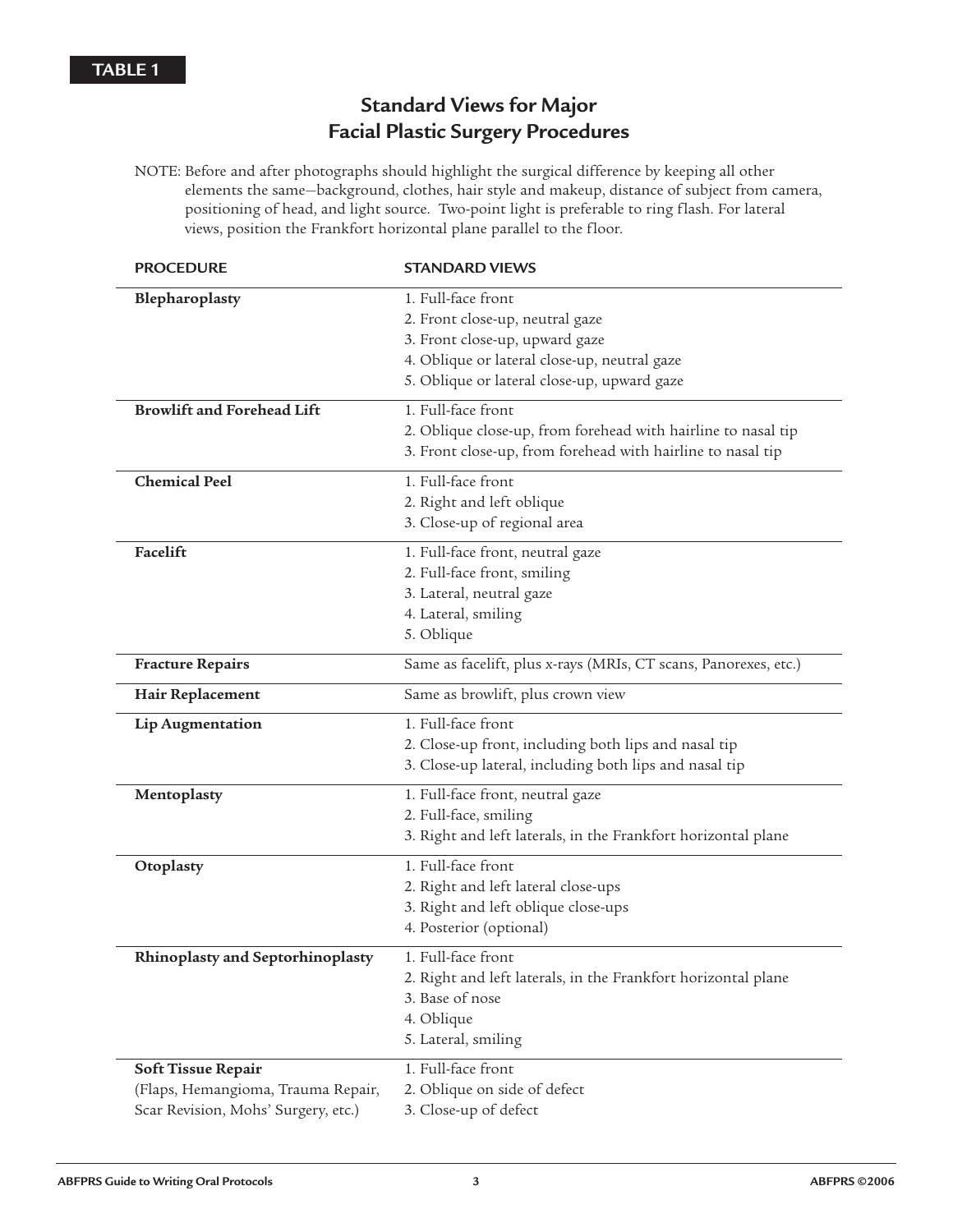#### ■ **RECOMMENDED FORMAT FOR TEXT**

#### *See Sample Protocol: Revision Rhinoplasty - Next page*

- Begin by stating three objectives that specify what the examiner should test during administration of the protocol.
- Briefly note the patient history and describe the problem that the patient wanted corrected (include only relevant information—include race, sex, age, etc., only if pertinent to the problem or the treatment).
- Develop your line of questioning (8-10 questions, maximum).
- Key your photos to specific questions, whenever applicable.
- Ask examinee to draw surgical plan on one of your photographs, if applicable. (All art is laminated.)
- Proceed from general questions to questions about the patient in your specific case, along these lines:
- Describe defects shown in photo(s) and list possible causes of such defects.
- List possible corrective approaches and give advantages and disadvantages of each approach.
- Which approach is best for this patient? (Or alternatively, is this patient a good surgical candidate?)
- Assume approach "A" is taken and during surgery you find that "X" is a problem; what do you do?
- Assume approach "B" is taken and during surgery you find that "Y" is a problem; what do you do?
- During surgery, patient develops complications (spikes a fever, etc.). What is happening? How do you manage it?
- What are the postoperative instructions for this patient?
- So many months/years after surgery, a condition persists, a deformity reappears, etc.; what's going on and what do you do?
- Include, as applicable, one question on medical ethics and one on medical management.
- Submit protocol on disk, via e-mail (protocol@abfprs.org), or typed (double-space, please). Digital art should be saved at 150 dpi resolution.

#### ■ **PROVIDE A REFERENCE**

Testing industry standards require that examinations be linked to a general body of knowledge, so that the examining organization can verify answers and examinees can be provided with study materials. Please provide a reference from the literature that substantiates your line of questioning. Note the following information in your citation. If possible, enclose a copy of the article or chapter.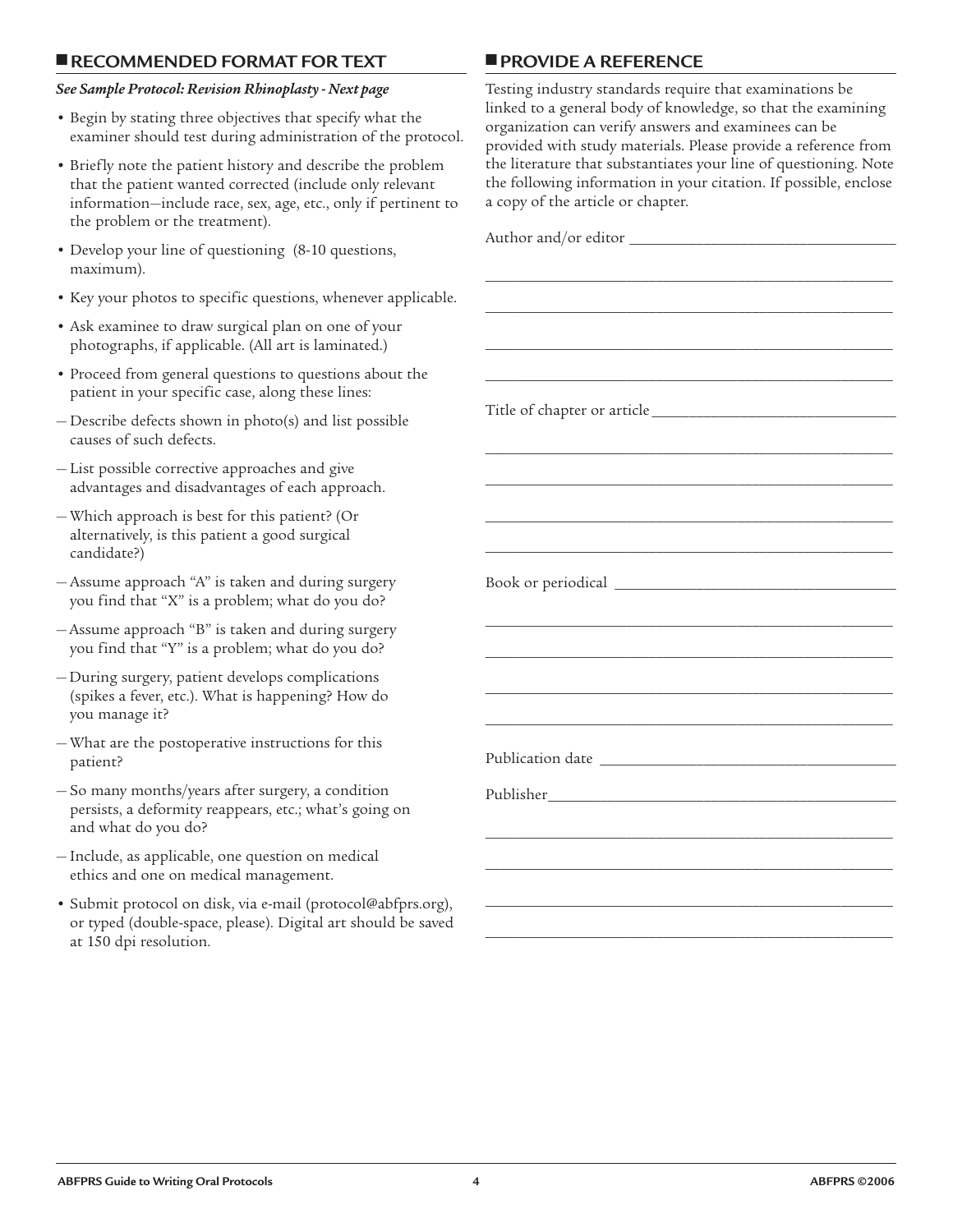#### **AMERICAN BOARD OF FACIAL PLASTIC AND RECONSTRUCTIVE SURGERY INC. ®**

# **Sample Oral Protocol: Revision Rhinoplasty**

#### **OBJECTIVES**

The knowledgeable examinee presented with this protocol should be able to:

- **1.** Demonstrate the ability to assess aesthetic deformities of the nose;
- **2.** Discuss appropriate treatment options; and
- **3.** Respond appropriately to intraoperative findings.

#### **EXAMINEE INFORMATION**

Two years ago, this 37-year-old woman underwent a functional septorhinoplasty and would like the appearance of her nose improved. Examination reveals an asymptomatic 1.5-cm septal perforation in the vomer ethmoid region.

#### **PROPOSED LINE OF QUESTIONING**

*FIGURES:* This protocol has four figures, all of which should be given to the examinee with Question 1*.*

#### **1. Describe the external defects shown in the preoperative photographs.**

These include:

- overprojection of the tip
- excess columellar show
- "boxiness" of the tip
- pinching of the nasal dorsum
- unevenness of osteotomies.

#### **2. An external approach is being considered. What are the purported advantages of this approach?**

The advantages are:

- better exposure
- ability to use both hands
- more precise suturing and/or placement of grafts.

#### **3. How would you deproject the tip?**

Options include:

- full transfixion incision
- excision of a portion of the lateral crus with reapproximation
- excision of a portion of the medial crus with reapproximation.

# **4. During tip deprojection, the nostrils begin to look "flared." How would you correct this problem?** Surgery on the alar base would be effective. Usually, some type of alar resection is needed.

*Continued, page 6*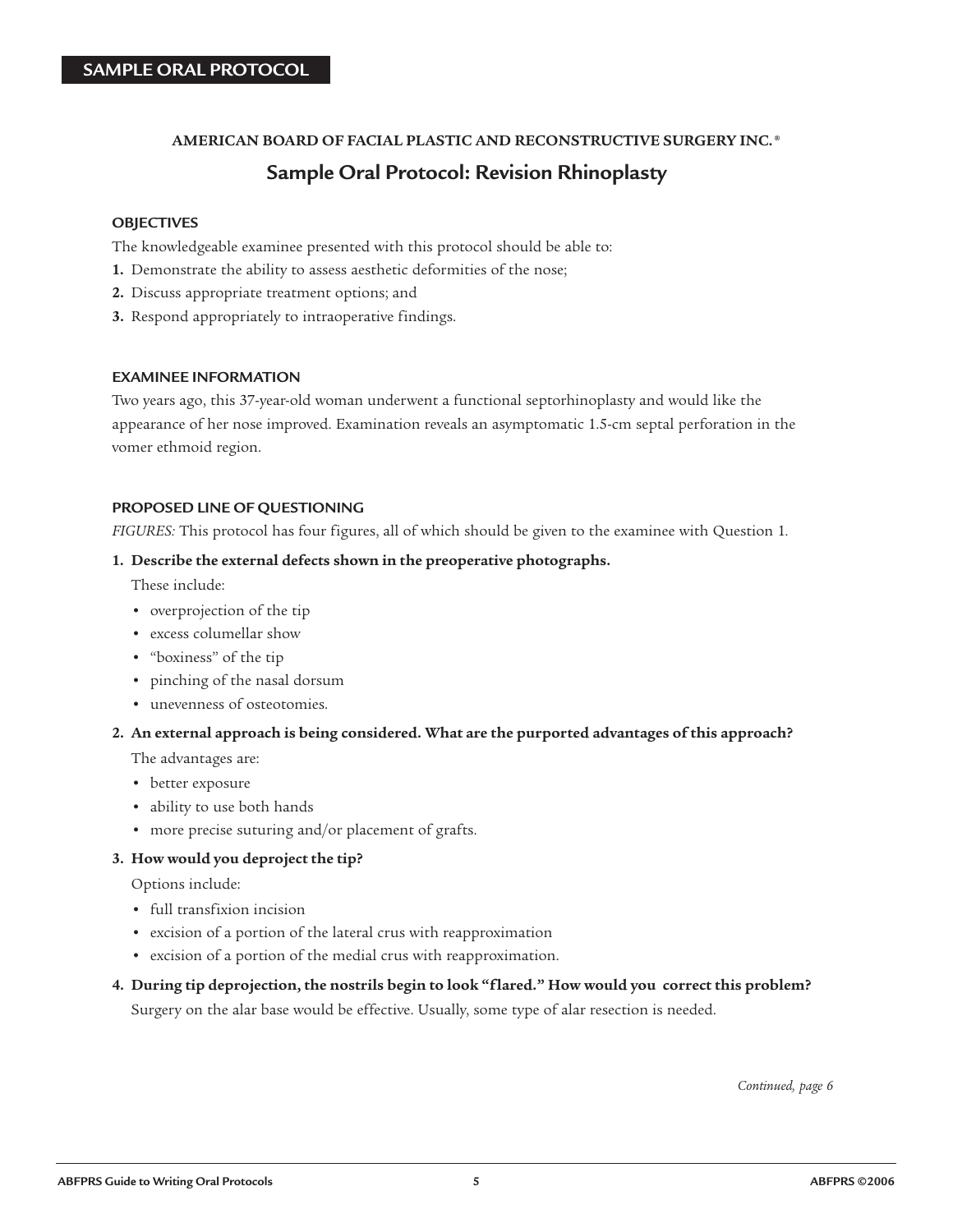**5. During elevation of the dorsal skin, you find that the "pinched" dorsum is actually composed of two layers of approximated skin. There is a severe saddle nose deformity. What would you use for dorsal augmentation?** 

Appropriate materials include:

- autogenous cartilage from the septum or ear
- autogenous bone graft from the hip, rib, or cranium
- irradiated cartilage
- alloplastic materials such as Mersilene or Gore-tex.
- **6. What treatment would you suggest for the asymptomatic septal perforation?** Since it is asymptomatic, there is no need for any repair or treatment.
- **7. What treatment would you suggest for the unevenness of the osteotomies?** Double or multiple osteotomies would be most effective.
- **8. How would you correct the excess columellar show?**

The membranous septum should be trimmed, as should the caudal septum if it is contributing to the problem.

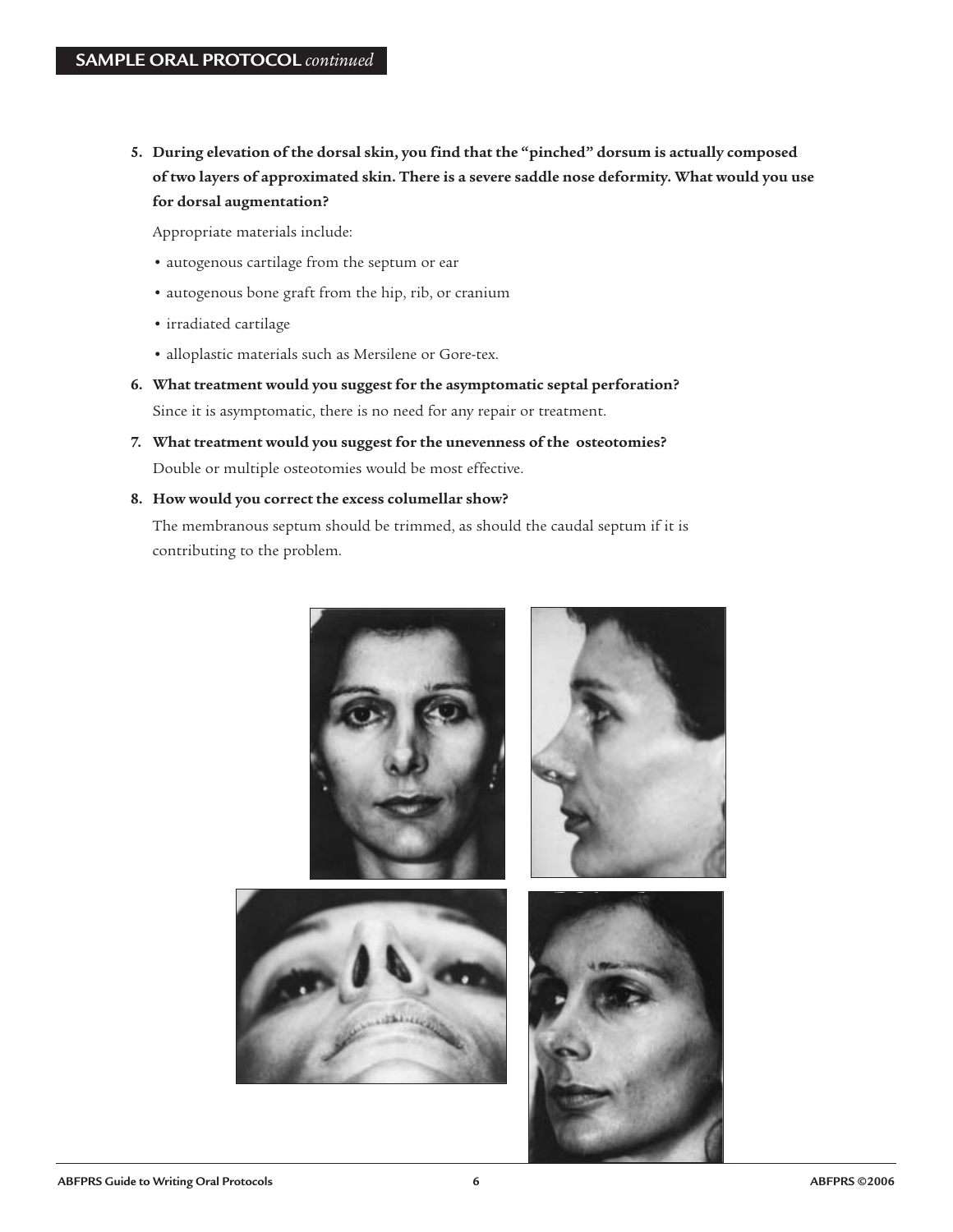# ■ **PATIENT PHOTO RELEASE FORM**

Any photographs provided for use on the ABFPRS examination must be accompanied by a patient photo release form. This guide contains two models, both of which comply with the requirements of the Health Insurance Portability and Accountability Act of 1996 (HIPAA). The first allows the patient to select the uses for which he/she provides permission. The second authorizes general release of photos for myriad purposes. These model releases are provided as a service, and the ABFPRS recognizes that your own release may adequately cover use of photos in exam materials. It is recommended that you have your attorney review the release you submit with photos for the ABFPRS examination to assure your compliance with HIPAA.

# **SAMPLE 1: Authorization for Release and Use of Photographs for Peer Review**

The undersigned, \_\_\_\_\_\_\_\_\_\_\_\_\_\_\_\_\_\_\_\_\_\_\_\_\_\_\_\_\_\_\_\_\_, is a patient of \_\_\_\_\_\_\_\_\_\_\_\_\_\_\_\_\_\_\_\_\_\_\_\_\_\_\_\_\_\_\_\_\_, M.D., ("the treating physician") and has been or will be photographed during the course of treatment. (By the term "photographs," this form also includes digital images.) Those photographs will become part of the medical record. Under the Health Insurance Portability and Accounting Act of 1996 (HIPAA), those photographs may be supplied as part of the medical records to medical specialty boards and hospital medical staffs reviewing the treating physician's credentials under a "Business Associate Contract" prescribed by HIPAA. In addition, the undersigned grants to the treating physician the on-going and unrestricted right to use those photographs (but not the patient's name) in the following way (check all applicable):

Use by medical specialty board in formulating its examination of applicant physicians

| Medical research, education, or science |  |
|-----------------------------------------|--|
|-----------------------------------------|--|

Professional medical journals, videos, or books

Patient education purposes, including the treating physician's procedural and general information brochures and photo book for prospective patient viewing

Slides, computer images, website and televisions media providing information about physician's practice to the interested public (including public relations)

The undersigned acknowledges that the persons to whom the photographs may be disclosed for above stated purposes include other practicing physicians, medical students, health care providers, credentialing organizations (such as the American Board of Facial Plastic and Reconstructive Surgery), and their staffs. Prospective patients and the public may, under some of the above alternatives, also view the photographs. Under HIPAA, if the organization or person authorized to receive the photographs is not a health plan or health care provider, the released information may not be covered by HIPAA's protections from further disclosures or use by federal privacy regulations.

This authorization may only be revoked in writing, signed by the undersigned and delivered to the physician at treating physician's address below. Such revocation shall thereafter be effective as to any further use not already committed to by the physician. Unless earlier revoked, this authorization will expire on the end of the treating physician's practice of facial and reconstructive surgery, except there will be no expiration for the purpose of medical or scientific research or use in specialtyboard examinations. Revocation will not affect uses and disclosures made before receipt of the revocation. This authorization is in consideration of services performed and consultations conducted or to be performed or conducted by the physician, and there have been no representations or inducements concerning this authorization except as set forth herein. The treating physician will not condition treatment on whether the individual signs this authorization. The undersigned may see and copy any photographs described on this form upon request and may receive a photocopy of this Authorization form upon request.

| Signed:    | Dated: |
|------------|--------|
|            |        |
| Patient    |        |
|            |        |
| Witnessed: |        |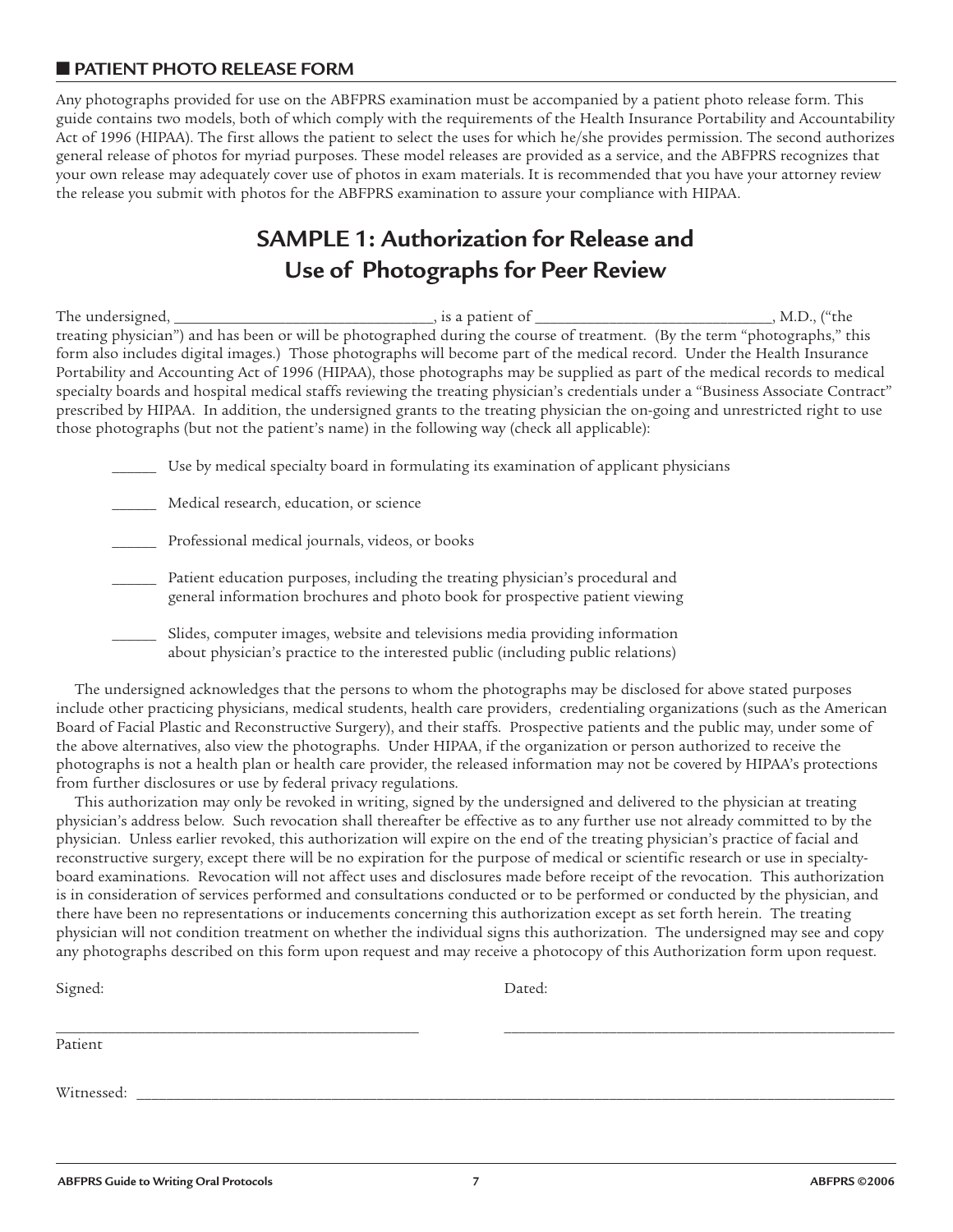# **Authorization by Parent or Guardian**

I am the parent or guardian of \_\_\_\_\_\_\_\_\_\_\_\_\_\_\_\_\_\_\_\_\_\_\_\_\_\_\_\_\_\_, a minor. I am authorized to sign this authorization on his/her behalf, and I agree on my own behalf and his/her behalf to the terms of the foregoing authorization.

 $\_$  , and the set of the set of the set of the set of the set of the set of the set of the set of the set of the set of the set of the set of the set of the set of the set of the set of the set of the set of the set of th

Parent/Guardian Date

Treating physician's address:

\_\_\_\_\_\_\_\_\_\_\_\_\_\_\_\_\_\_\_\_\_\_\_\_\_\_\_\_\_\_\_\_\_\_\_\_\_\_\_\_\_\_\_\_\_\_\_\_\_\_\_\_\_\_\_\_\_\_\_\_

\_\_\_\_\_\_\_\_\_\_\_\_\_\_\_\_\_\_\_\_\_\_\_\_\_\_\_\_\_\_\_\_\_\_\_\_\_\_\_\_\_\_\_\_\_\_\_\_\_\_\_\_\_\_\_\_\_\_\_\_

\_\_\_\_\_\_\_\_\_\_\_\_\_\_\_\_\_\_\_\_\_\_\_\_\_\_\_\_\_\_\_\_\_\_\_\_\_\_\_\_\_\_\_\_\_\_\_\_\_\_\_\_\_\_\_\_\_\_\_\_

**SAMPLE 2: Authorization for Release and Use of Photographs**

The undersigned, (please print)\_\_\_\_\_\_\_\_\_\_\_\_\_\_\_\_\_\_\_\_\_\_\_\_\_\_\_\_\_\_\_\_\_\_\_\_\_\_\_\_\_\_\_\_\_\_\_\_\_\_\_\_, is a patient of (please print)\_\_\_\_\_\_\_\_\_\_\_\_\_\_\_\_\_\_\_\_\_\_\_\_\_\_\_\_\_\_\_\_\_\_\_\_\_\_\_\_\_\_\_\_\_\_\_\_\_\_\_\_, M.D., ("the treating physician") and has been or will be photographed during the course of treatment. The undersigned grants to the treating physician and to the American Academy of Facial Plastic and Reconstructive Surgery and to the Educational and Research Foundation for the American Academy of Facial Plastic and Reconstructive Surgery the on-going and unrestricted right to use those photographs for general information, education, scientific, medical and public relations purposes and to permit others to use them for those purposes.

The undersigned further acknowledges that he/she relinquishes all right, title, and interest in these photographs, or any right to profit or gain directly or indirectly realized through the use of the photographs. The persons to whom disclosure may be made include physicians, medical students, patients and prospective patients, examining boards, medical and other periodicals, medical editors, insurers (if any), outside firms, the staff of the Academy and the Foundation, readers of medical literature and the general public.

This authorization may only be revoked in writing, signed by the undersigned and delivered to the physician and to the American Academy of Facial Plastic and Reconstructive Surgery at its office in Alexandria, Virginia. Such revocation shall thereafter be effective as to any further use not already committed to by the physician or the Academy or the Educational and Research Foundation. Unless earlier revoked, this authorization will expire on the end of the treating physician's practice of facial and reconstructive surgery, except there will be no expiration for the purpose of medical or scientific research. Revocation will not affect uses and disclosures made before receipt of the revocation. If the photographs are disclosed, there is obviously potential for redisclosure some of which would not be subject to this authorization. This authorization is in consideration of services performed and consultations conducted or to be performed or conducted by the physician, and there have been no representations or inducements concerning this authorization except as set forth herein. The treating physician will not condition treatment on whether the individual signs this authorization, but, if any portion of the treating physician's services is to be covered under any insurance or third-party-payment plan, the signing individual will be responsible for authorizing release as required by that insurance or third-party-payment plan.

 $\_$  , and the set of the set of the set of the set of the set of the set of the set of the set of the set of the set of the set of the set of the set of the set of the set of the set of the set of the set of the set of th

Signed (Patient) Date

\_\_\_\_\_\_\_\_\_\_\_\_\_\_\_\_\_\_\_\_\_\_\_\_\_\_\_\_\_\_\_\_\_\_\_\_\_\_\_\_\_\_\_\_\_\_\_\_\_\_\_\_\_\_\_\_\_\_\_

Witnessed